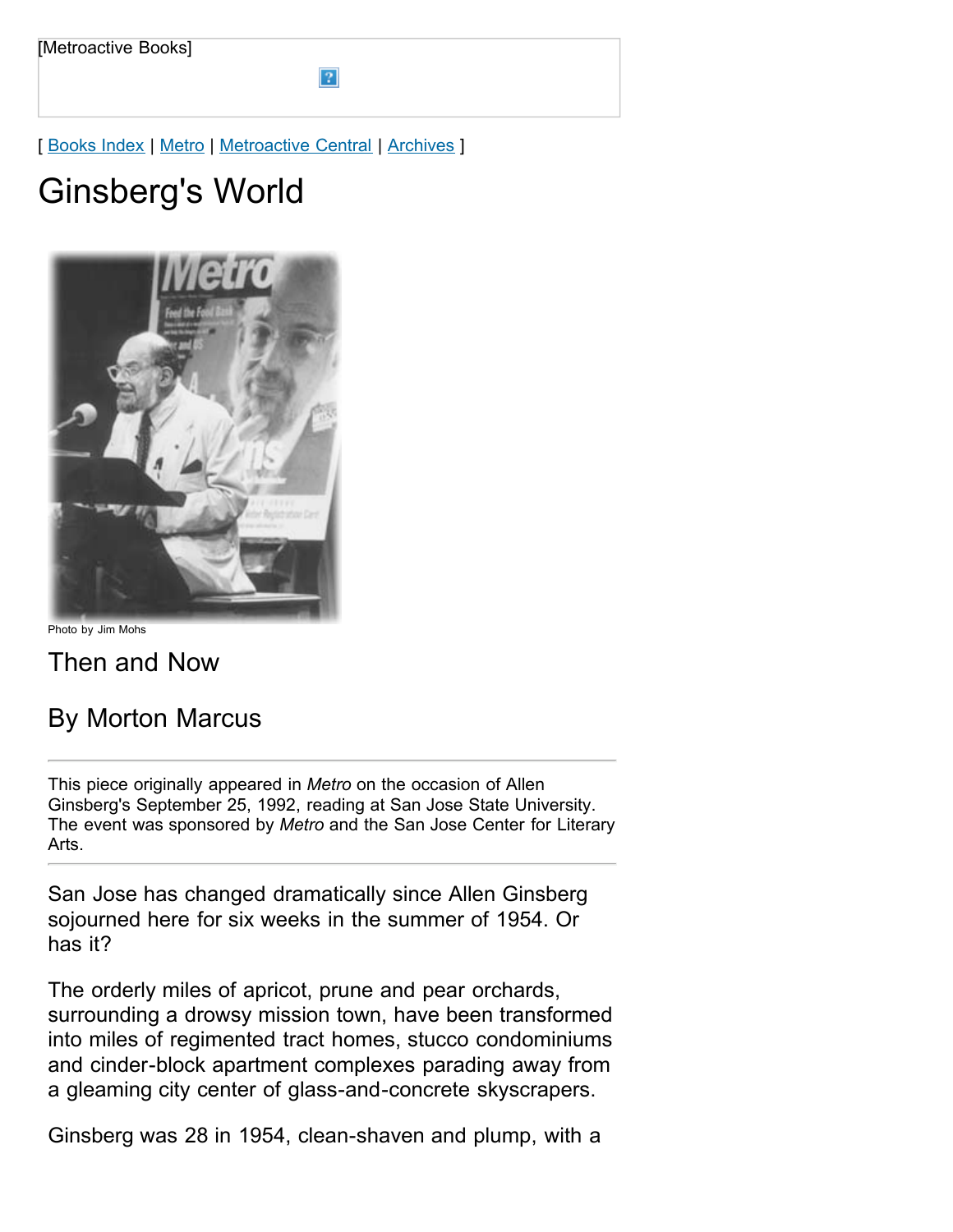hairline beginning to recede and black-rimmed glasses circling his eyes. Unemployed, unknown and unfocused, he was visiting Neal and Carolyn Cassady, who were living in San Jose with their three kids. Ginsberg's stay was the prelude to his legendary years in San Francisco.

In the summer of 1954, the U.S., engulfed in the Cold War, was in the midst of the Communist witch hunts, despite the fact that Sen. Joseph McCarthy, having taken on the Army that spring, had finally met his match and received a senatorial censure. Also that spring, the French had lost the remote but essential outpost of Dien Bien Phu in Indochina, the eastern portion of their colonies and protectorates on the Southeast Asian peninsula, called by the revolutionaries Vietnam. The year-old Korean cease-fire, however, was holding.

In the U.S., meanwhile, there was a recession, but people, in growing numbers, continued to buy black-and-white TV sets with 12-inch screens, and to watch *I Love Lucy*, *The Adventures of Ozzie and Harriet*, *Mr. Peepers* and *Dragnet*. The population of San Jose was predominantly Anglo and Latino.

In the autumn of 1954, two events of long duration began. The first was the premiere on TV of *Father Knows Best*, a show that would run for 12 years and 203 episodes. The second was President Eisenhower's decision, after the French had withdrawn from Indochina, to send American ground troops as advisers to Vietnam, a show that would run for 21 years and innumerable episodes.

By that autumn, Ginsberg was ensconced in San Francisco, employed, making new friends and a year away from evolving the spontaneous, jazz-inspired poetry we've come to associate with his name, a poetry reminiscent of Whitman and the Old Testament prophets, its long lines like flooding rivers hurtling old tires and baby carriages downstream, along with telephone poles, overturned blue automobiles, jukeboxes and barn roofs like upside-down ship keels--those half-glimpsed images that careen by us like a hip newsreel in which we recognize drowned dreams in every object and drowned dreamers in every soggy sunflower and our own passing lives in every rigid stoplight shooting by.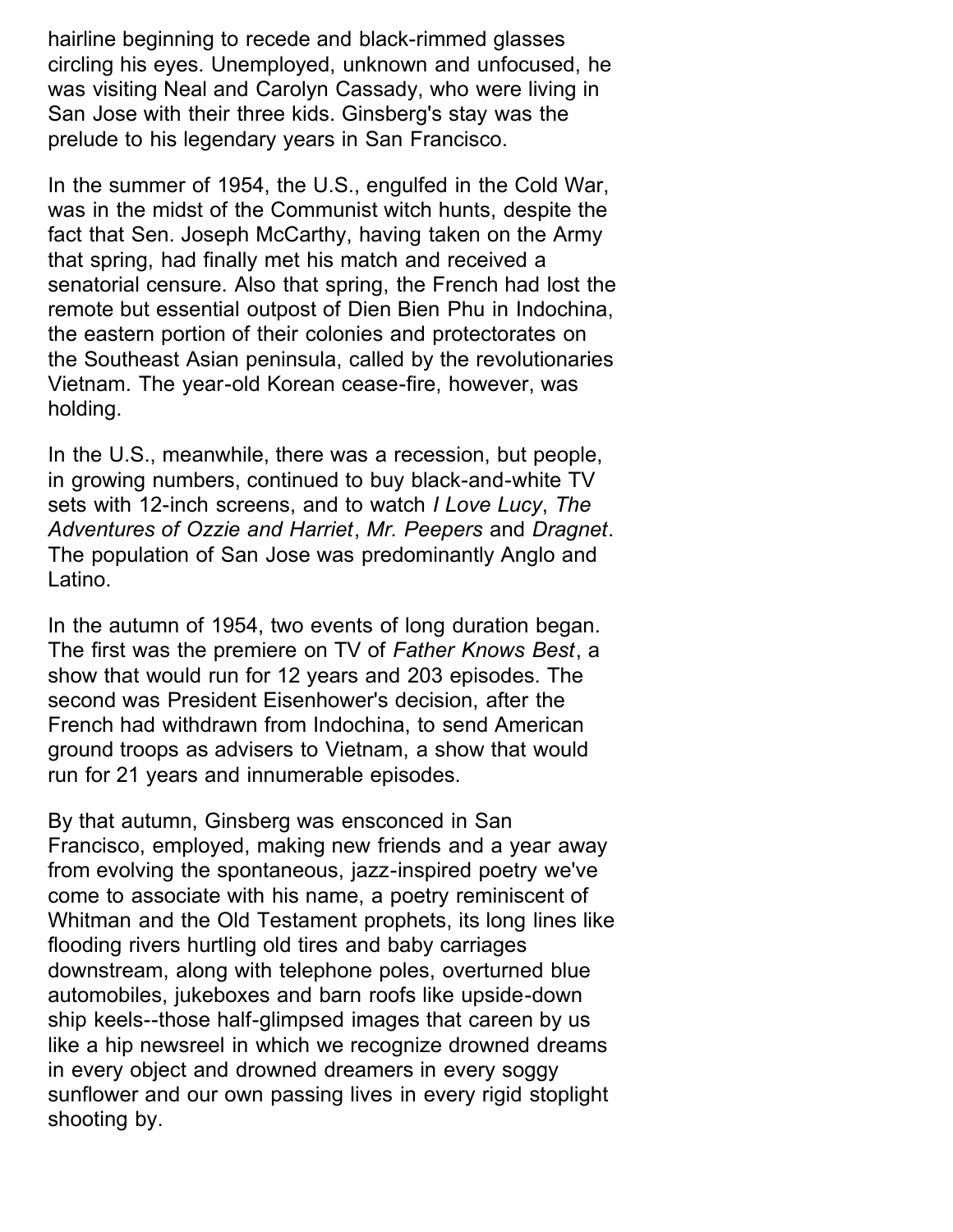That autumn, Ginsberg was a year away from writing "Howl."

In the autumn of 1992, Communism, the Cold War and some of the more ludicrous and tragic episodes that went with them, are nothing but memories in the minds of fewer and fewer Americans.

Officially, all American troops have returned from Vietnam, even most of the bodies of the 55,000 who lost their lives there.

The Korean cease-fire, after 29 years, continues to hold with no treaty in sight. In the U.S., meanwhile, there is a recession, but people, in growing numbers, continue to buy color TV sets with 27-inch screens and to watch *Roseanne*, *The Wonder Years*, *Brooklyn Bridge* and *Cops*.

The population of San Jose is still predominantly Anglo and Latino, but there has been a huge influx of immigrants from Vietnam who followed the returning American troops. It is into this milieu that Allen Ginsberg, now one of the country's most popular and controversial poets, considered by many the conscience of the age, returns to San Jose to read from his poems at San Jose State University on the night of Sept. 25.

Comparing the history of two time periods is arbitrary at best and dishonest at worst, especially if the choice of events is slanted. But such comparisons can also be revealing, no matter how slanted. They can put into perspective for us the course our lives have taken as individuals and as a nation. The facts from the eras examined here comment on each other ironically, at times even poignantly.

And using Ginsberg as the focus makes the comparison take on an added significance because it shows the sterility of the comparison by revealing what is missing from it, namely an as yet unmentioned element whose absence is so conspicuous that it reveals its presence like an unexplored territory on a map.

What has been presented here so far--the facts, the events, call them what you will--are all material, all informational, all data. What is missing from this picture, the emptiness on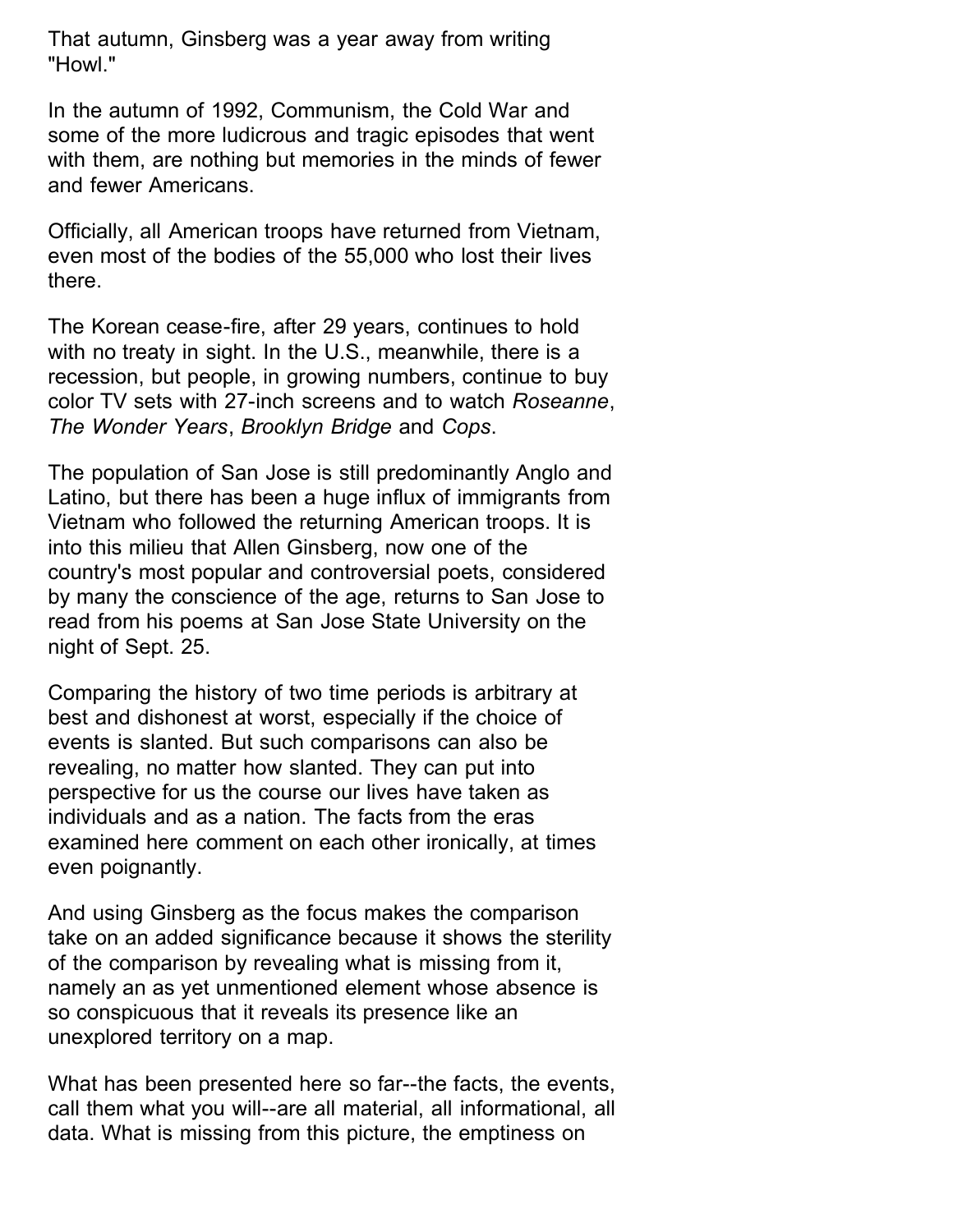the map, is the domain of the spirit, the inner life which should balance, even direct the outer on.

It is that inner life that Ginsberg has represented for us during the past 27 years. He was speaking directly of the emptiness in the American Dream in "Howl," and he has been speaking, lamenting and celebrating from the unexplored portion of our collective psyche ever since.

The proof of this statement is the way *Howl and Other Poems*, a pint-sized, 44-four page booklet, captured the popular imagination in 1956, elevating Ginsberg to the status of prophet, priest and cultural minion as well as poet, a status he has held in our minds to the present.

Today, as a new group of immigrants vigorously plies an American Dream still rooted in material concerns, and as we see the results of that materialism strewn like debris over the landscape of our failed economy, it is time to look to the Ginsbergs of America and to build the spiritual side of our national life.

For this reason, Ginsberg's reading should be attended by as many of you as possible. Not that you will necessarily agree with his ideas, but that you will be focused on the empty place, the territory that in this troubling election year needs to be explored by us all.

Poet and novelist Morton Marcus lives in Santa Cruz and teaches at Cabrillo College.

[ [Metro](http://www.metroactive.com/papers/metro/04.10.97/index.html) | [Metroactive Central](http://metroactive.com/) | [Archives](http://metroactive.com/papers/metro/archives.html) ]

Web exclusive to the April 10-16, 1997 issue of Metro, orginially printed in Metro in September 1992.

This page was designed and created by the **[Boulevards](http://www.boulevards.com/bnm/)** team. [Copyright](http://metroactive.com/full.copyright.html) © 1997 Metro Publishing, Inc.